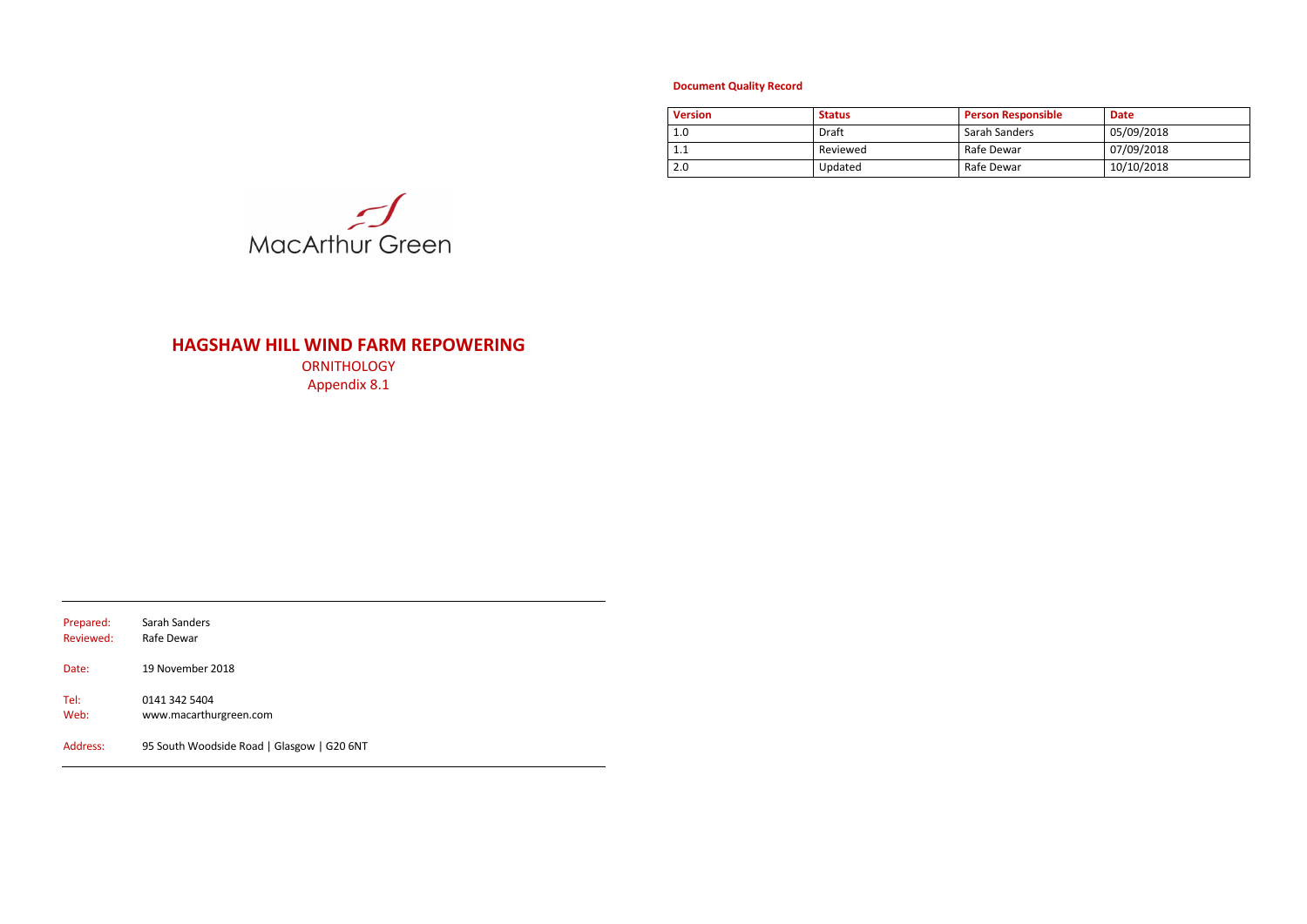#### **CONTENTS**

| $\mathbf{1}$   |       |  |  |
|----------------|-------|--|--|
| $\overline{2}$ |       |  |  |
| 3              |       |  |  |
|                |       |  |  |
|                | 4.1   |  |  |
|                | 4.1.1 |  |  |
|                | 4.1.2 |  |  |
|                | 4.2   |  |  |
|                | 4.3   |  |  |
|                | 4.4   |  |  |

**ANNEX A: ORNITHOLOGICAL LEGAL PROTECTION**

- **ANNEX B: ORNITHOLOGICAL SURVEY METHODOLOGIES**
- **ANNEX C: ORNITHOLOGICAL SURVEY EFFORT AND GENERAL INFORMATION**
- **ANNEX D: ORNITHOLOGICAL SURVEY RESULTS**

**ANNEX E: COLLISION RISK ASSESSMENTS**

- **ANNEX F: REVIEW OF THE EFFECTES OF ARTIFICAL LIGHT ON BIRDS IN RELATION TO DEPLOYMENT OF OBSTRUCTION LIGHTING ON WIND TURBINES**
- **ANNEX G: SUPPLEMENTARY DESK STUDY INFORMATION**



Hagshaw Hill Repowering Ltd. **Hagshaw Hill Wind Farm Repowering: Ornithology Technical Appendix 8.1** 

# **FIGURES Figure 8.1** Ornithological Designated Sites within 20 km **Figure 8.2** Wind Farm Projects within 2km

<span id="page-1-0"></span>**Figure 8.3** Site Boundaries and Study Areas

<span id="page-1-2"></span>**Figure 8.4** Vantage Point and Viewshed

<span id="page-1-1"></span>**Figure 8.5** Flight Activity Results: 2018 Breeding Season

<span id="page-1-3"></span>**Figure 8.6** Wader Activity: 2018

<span id="page-1-4"></span>**Figure 8.7** Raptor Activity: 2018

**Figure 8.8** Cumulative Wind Farms within NHZ 19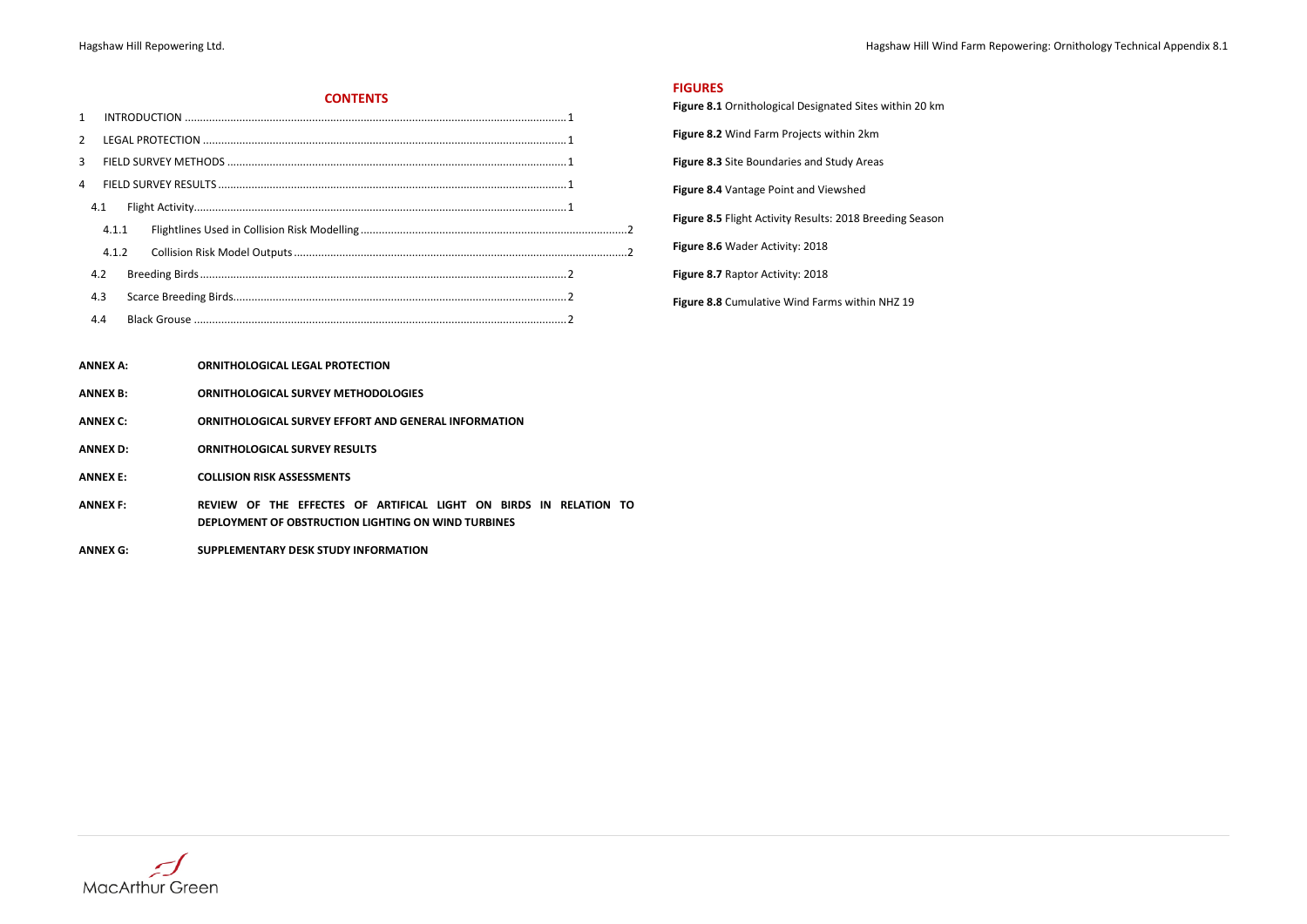Hagshaw Hill Repowering Ltd. Hagshaw Hill Wind Farm Repowering: Ornithology Technical Appendix 8.1

### <span id="page-2-0"></span>**1 INTRODUCTION**

MacArthur Green was commissioned by Hagshaw Hill Repowering Ltd to complete ornithological surveys at the proposed Hagshaw Hill Wind Farm Repowering site, near Douglas in South Lanarkshire (hereafter referred to as the 'Proposed Development' and the 'site'). The surveys were conducted between March and August 2018 to inform an assessment of the potential ornithological effects of the Proposed Development on the species assemblage present.

This technical report summarises the methods employed and the results of the field surveys and is supported by the following Annexes:

| Annex A: | Ornithological Legal Protection; |  |
|----------|----------------------------------|--|
|----------|----------------------------------|--|

- Annex B: Ornithological Survey Methodology;
- Annex C: Ornithological Survey Effort and General Information;
- Annex D: Ornithological Survey Results;
- Annex E: Collision Risk Assessments;
- Annex F: Review of the Effects of Artificial Light on Birds in Relation to Deployment of Obstruction Lighting on Wind Turbines; and
- Annex G: Supplementary Desk Study Information.

- Flight activity surveys (one breeding season), from one vantage point;
- Breeding bird surveys (one breeding season), within a 500m survey buffer;
- Scarce breeding bird surveys (one breeding season), within a 2km survey buffer; and



A range of surveys were employed to accurately record baseline conditions within the site and appropriate survey buffers (detailed in Annex B). In this Technical Appendix, associated Annexes  $(A - E)$  and Chapter 8 (Ornithology) of the Environmental Impact Assessment (EIA) Report, terms referred to are as follows:

Survey methods followed the recommended SNH (20[1](#page-2-6)7<sup>1</sup>) guidelines available at the time and methods are described in detail within Annex B. Where possible, each survey was carried out beyond the site within a buffer distance specific to that method (e.g. 2km buffer for the scarce breeding bird surveys) and these are detailed within Annex B.

- the site refers to the area within the red line boundary (**[Figure 8.3](#page-1-0)**);
- 'survey area' is defined as the area covered by each survey type at the time of survey (**[Figure 8.3](#page-1-0)**, refer to Annex B for details of various survey buffers); and
- 'study area' is defined as the area of consideration of effects on each species at the time of assessment (**[Figure 8.3](#page-1-0)**).

#### <span id="page-2-1"></span>**2 LEGAL PROTECTION**

All surveys were undertaken during suitable weather conditions (as described within Annex B - Survey Methodologies). Where weather conditions deteriorated below acceptable conditions (Annex B), surveys were either suspended or additional surveys were undertaken. In the case of flight activity surveys, any time where the visibility was <1km was excluded from total survey effort and subsequent analysis (further detail in section [4.1\)](#page-2-4). Schedule 1/Annex 1 surveys were carried out by appropriately licensed surveyors. All survey data were reviewed, inputted, and analysed by MacArthur Green.

With limited exceptions, all wild birds and their eggs are protected by law. Specific levels of protection are determined by a species' inclusion on certain lists. Annex A to this report details the various levels of legal protection afforded to UK bird species.

#### <span id="page-2-2"></span>**3 FIELD SURVEY METHODS**

The following surveys were undertaken at the site between March and August 2018:

<span id="page-2-8"></span><span id="page-2-7"></span><span id="page-2-6"></span>• Black grouse surveys (one breeding season), within a 1.5km survey buffer.

The relative importance of the data collected was determined by the specific level of protection assigned to those species recorded, coupled with their perceived susceptibility to potential impacts resulting from the Proposed Development. The resulting 'target species' and 'secondary species' lists are a standard assessment tool for wind farm ornithological studies (see Annex B).

#### <span id="page-2-3"></span>**4 FIELD SURVEY RESULTS**

Survey effort and results of the field surveys are detailed within Annexes C & D and survey results are also illustrated within **[Figure 8.5](#page-1-1)**. The following sections summarise the results from each survey undertaken.

### <span id="page-2-4"></span>**4.1 Flight Activity**

The flight activity surveys recorded all target species flight activity within the site and beyond. These data have been considered for inclusion in the collision risk modelling. The flights used in the model were those within the 'Collision Risk Analysis Area' (CRAA) (i.e. the area to be occupied by operational turbines, together with a 250m buffer to account for any surveyor inaccuracies).

Flight activity surveys across the 2018 breeding season were undertaken from one Vantage Point (VP) (**[Figure](#page-1-2)  [8.4](#page-1-2)**). A total of 34 hours of valid survey effort<sup>[2](#page-2-7)</sup> were undertaken and full details of flight activity surveys are contained in Annex C with methodology in Annex B.

A total of six target species were recorded during the flight activity surveys (**[Figure 8.5](#page-1-1)** presents observed flightlines and further details are provided in Annex D). For each species across the whole flight activity survey period[, Table 8-1](#page-2-5) details the number of flights recorded and the number of birds recorded<sup>[3](#page-2-8)</sup>. The bird seconds are calculated for each observation as the product of flight duration and number of individuals. This is then summed per species to give the total bird seconds recorded across the entire surveyed period.

<span id="page-2-5"></span>1 Scottish Natural Heritage (2017) Recommended Bird Survey Methods to inform impact assessment of Onshore Windfarms.

 $2$  Hours where visibility was <1km are not considered valid for use in collision risk modelling as less than half the 2km viewshed can be seen.

<sup>&</sup>lt;sup>3</sup> This includes flights that would not technically be 'at-risk' of collision (e.g. recorded outwith the CRAA and/or not at rotor height).